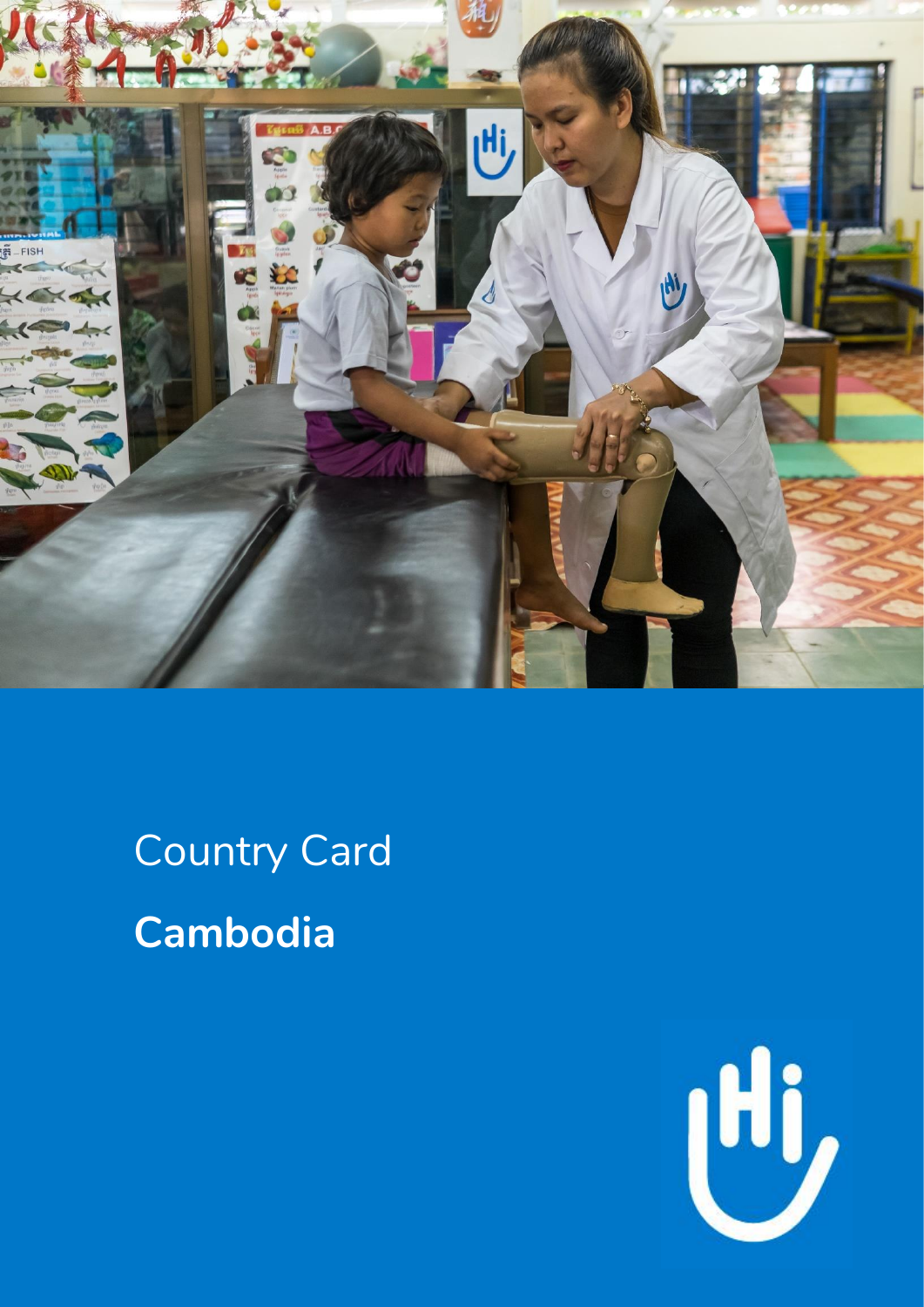

 $\overline{a}$ 

## **General data of the country**

### **a. General data**

|                                               |                 | <b>Neighboring</b>   | France     |
|-----------------------------------------------|-----------------|----------------------|------------|
| Country <sup>1</sup>                          | <b>Cambodia</b> | country<br>(Vietnam) |            |
| Population                                    | 16.718.971      | 97.338.583           | 67.391.582 |
| <b>IHDI</b>                                   | 0.59            | 0.70                 | 0.90       |
| <b>Maternal</b><br>mortality                  | 160             | 43                   | 8          |
| Gender<br>Development<br>Index                | 0.922           | 0.997                | 0.987      |
| <b>Population under</b><br><b>HCR</b> mandate |                 |                      | 368,352    |
| <b>INFORM</b> index                           | 4.7             | 3.7                  | 2.2        |
| <b>Fragile State</b><br>Index                 | 80.31           | 63.89                | 30.48      |
| <b>GINI Index</b>                             |                 | 35.7                 | 31.6       |
| <b>Public Social</b><br>Protection            | <b>ADB</b>      | 6.3                  | 31.7       |

#### **b. Humanitarian law instruments ratified by the country**

| Humanitarian law instruments                                       | <b>Status</b>       |
|--------------------------------------------------------------------|---------------------|
| Mine Ban Treaty                                                    | Ratified 28/07/1999 |
| <b>Convention on Cluster Munitions</b>                             | Non-Signatory       |
| UN Convention on the Rights of<br><b>Persons with Disabilities</b> | Ratified 20/12/2012 |

<sup>&</sup>lt;sup>1</sup> [https://hinside.hi.org/intranet/jcms/pl1\\_2540344/fr/2020-update-country-indicators-2ndary-data-/-donnees-secondaires](https://hinside.hi.org/intranet/jcms/pl1_2540344/fr/2020-update-country-indicators-2ndary-data-/-donnees-secondaires-mises-a-jour)[mises-a-jour](https://hinside.hi.org/intranet/jcms/pl1_2540344/fr/2020-update-country-indicators-2ndary-data-/-donnees-secondaires-mises-a-jour)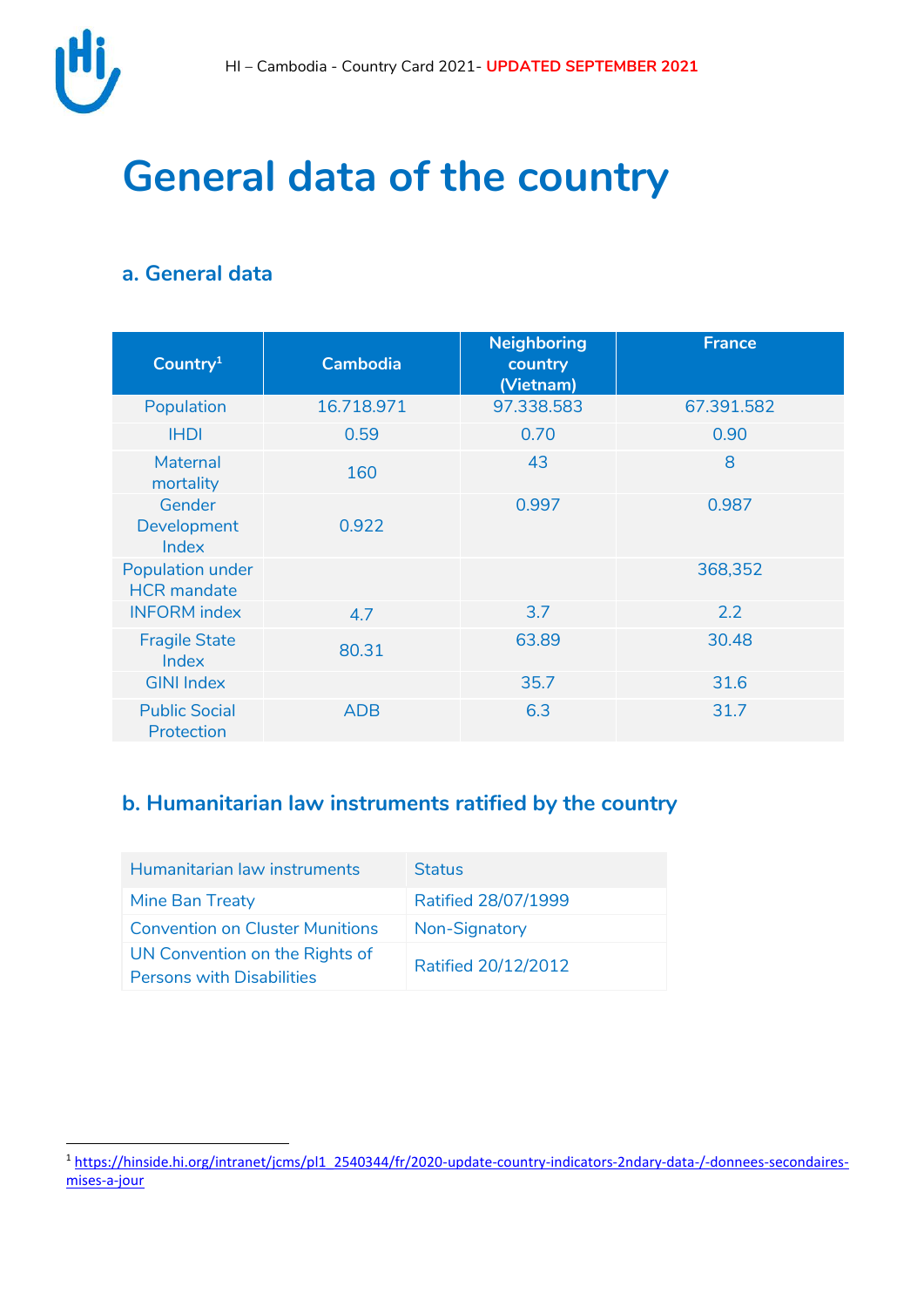

#### **c. Geopolitical analysis**

Cambodia endured the radical communist Khmer Rouge's regime under the leadership of Pol Pot between 1975 and 1978 – when two million people died, and Vietnamese occupation between 1978 and 1992. The conflict ended in 1991 with the signing of the Paris Comprehensive Peace settlement. The country has since experienced relative stability, economic growth and some significant progress, the most striking being the decline in maternal and infant mortality rates. However, Cambodia is still one of the world's poorest countries.

#### 1. **Geographical/Demographical**

Cambodia is located in the south west of the Indochina peninsula. The country shares borders with Thailand, Lao PDR and Vietnam and is divided into 25 provinces. Roughly 75% of the country consists of Mekong River lowlands and the Tonle Sap Lake basin, with elevations below 100 m. The tropical climate is monsoonal: the dry season runs from December to April and the wet season from May to November.

Cambodia's population remains predominately rural with about 60.6% living in rural areas and 39.4% in urban settlements. This distribution is currently evolving quickly, due to a high rate of migration out of rural areas, to Phnom Penh and Thailand mainly. Cambodia's population is young: 56% is under 30 years.

#### 3. **Socio-Economic elements**

Cambodia has achieved strong economic growth rates and significant progress in poverty reduction in the past 20 years. Cambodia has attained the lower middle-income status as of 2015, driven by garment exports and tourism, leading to an average growth rate of 7.6%/year. The global shock triggered by the COVID-19 pandemic significantly impacted Cambodia's economy in 2020 at a time when Cambodia also faces the partial suspension of preferential access to the EU market under the "Everything but Arms" initiative. The economy contracted by 3.1% in 2020. The government expects the economy to return to growth in 2021, but this still has to be proven, due to a very heavily hit tourism sector.

While Cambodia has achieved the Millennium Development Goal of halving poverty in 2009, the vast majority of families who escaped poverty were only able to do so by a small margin. Cambodia remains among the poorest countries in Southeast Asia. [Cambodia's official](https://www.worldbank.org/en/country/cambodia/overview) poverty [rate](https://www.worldbank.org/en/country/cambodia/overview) was 13.5 percent in 2014. In 2020, [the UNDP predicted](https://www.kh.undp.org/content/cambodia/en/home/library/covid-19-economic-and-social-impact-assessment-in-cambodia.html) that Covid-19 would raise this rate to 17.6 percent, 1.34 million people would fall back into poverty, and the unemployment rate would increase to 4.8 percent. Poverty is most widespread among the rural population and in ethnic minority groups.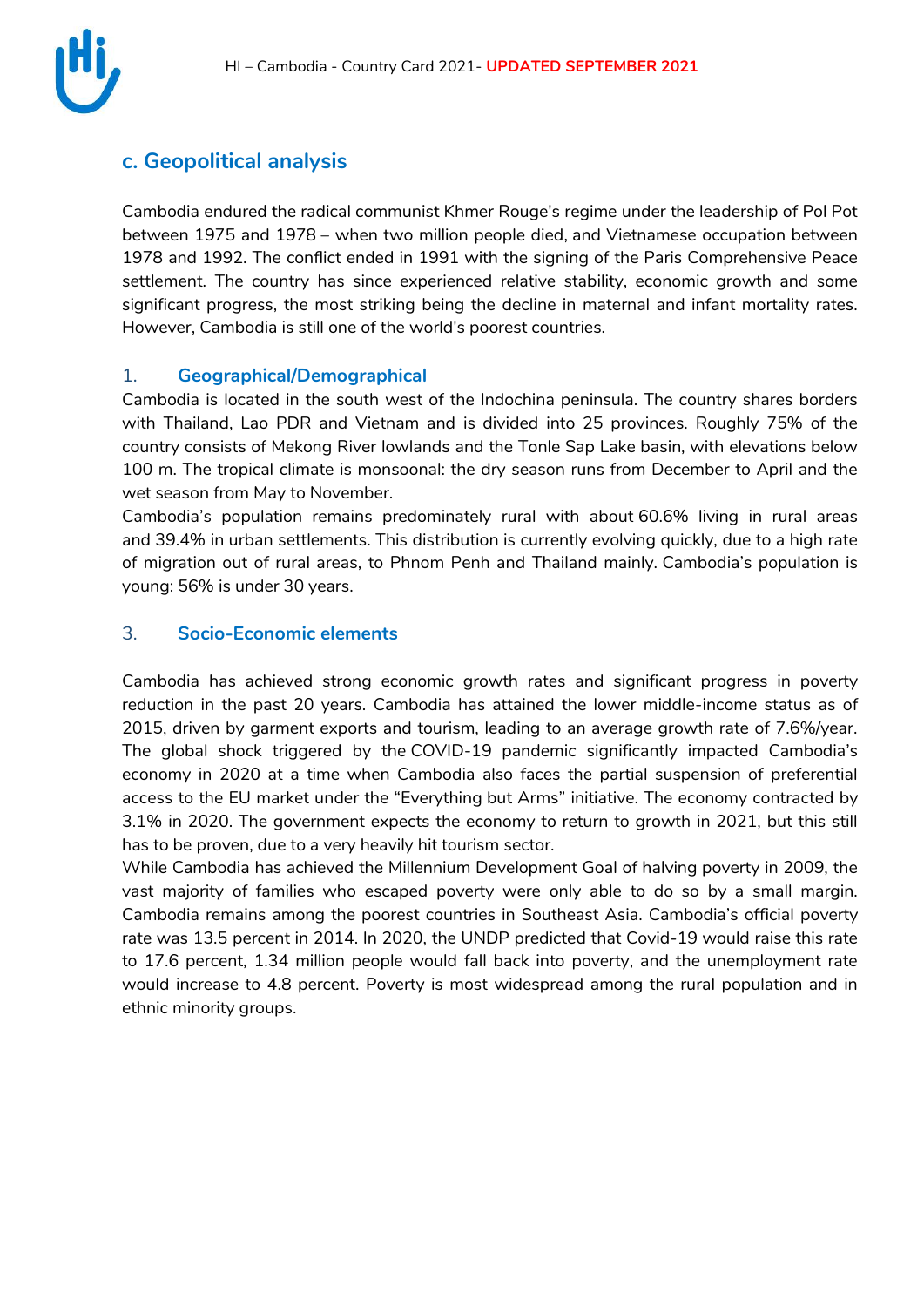

## **HI Team and intervention areas**

### **The HI Cambodian program has 55 staff members**



Cambodia

 $\overline{0}$  25 50 75 100 km



 $\Box$  Office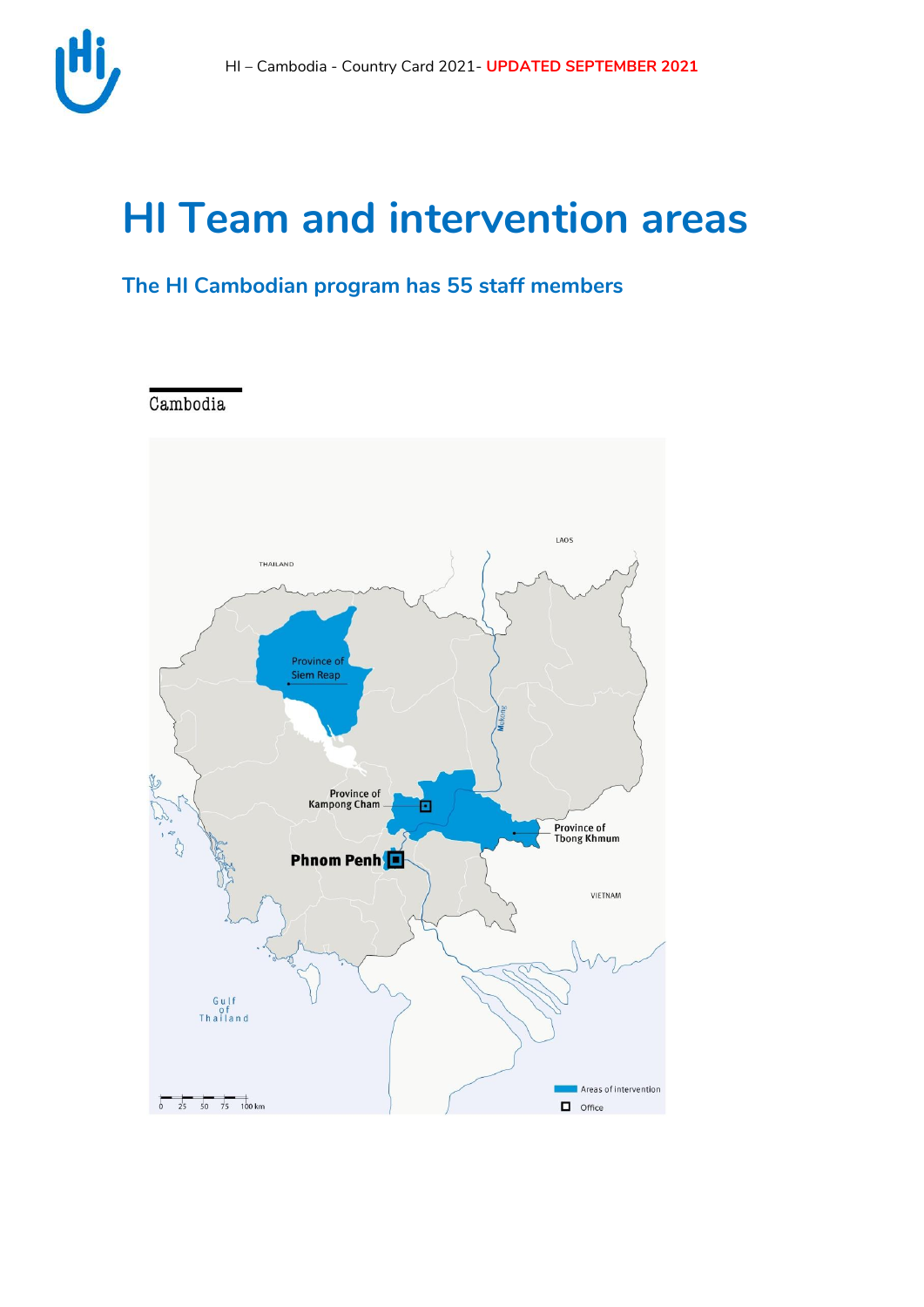

# **Summary of HI presence in the country**

HI has been working in Cambodia since 1982, however, between 1982 and 1986, HI worked under the umbrella of American Friend Service Committee. In 1987, HI started to operate under its own name. Today, HI is recognized in the country as a major disability actor. Although there have been many achievements, we can highlight the following:

- **→ Rehabilitation sector**: set up of 7 Physical Rehabilitation Centers and the para tetra rehabilitation center, creation of the school for physical therapists
- **Mine sector**: set up of the Mine/ Unexploded ordnance Victims Information System and transfer to the Cambodian Red Cross
- → HI was one of the first international actors to work on **Road safety** and HI initiated the setup of the National Road Safety Committee (NRSC) and the Road Crash and Victim Information System and transferred the later to NRSC, developed the Road Safety curricula for primary and secondary education and has been an important contributor to the drafting of the traffic law and its enforcement.
- → Mother and Child health: development of screening tools for new born and toddler, tools recognized by the Ministry of Health, and on their way to be implemented nationwide.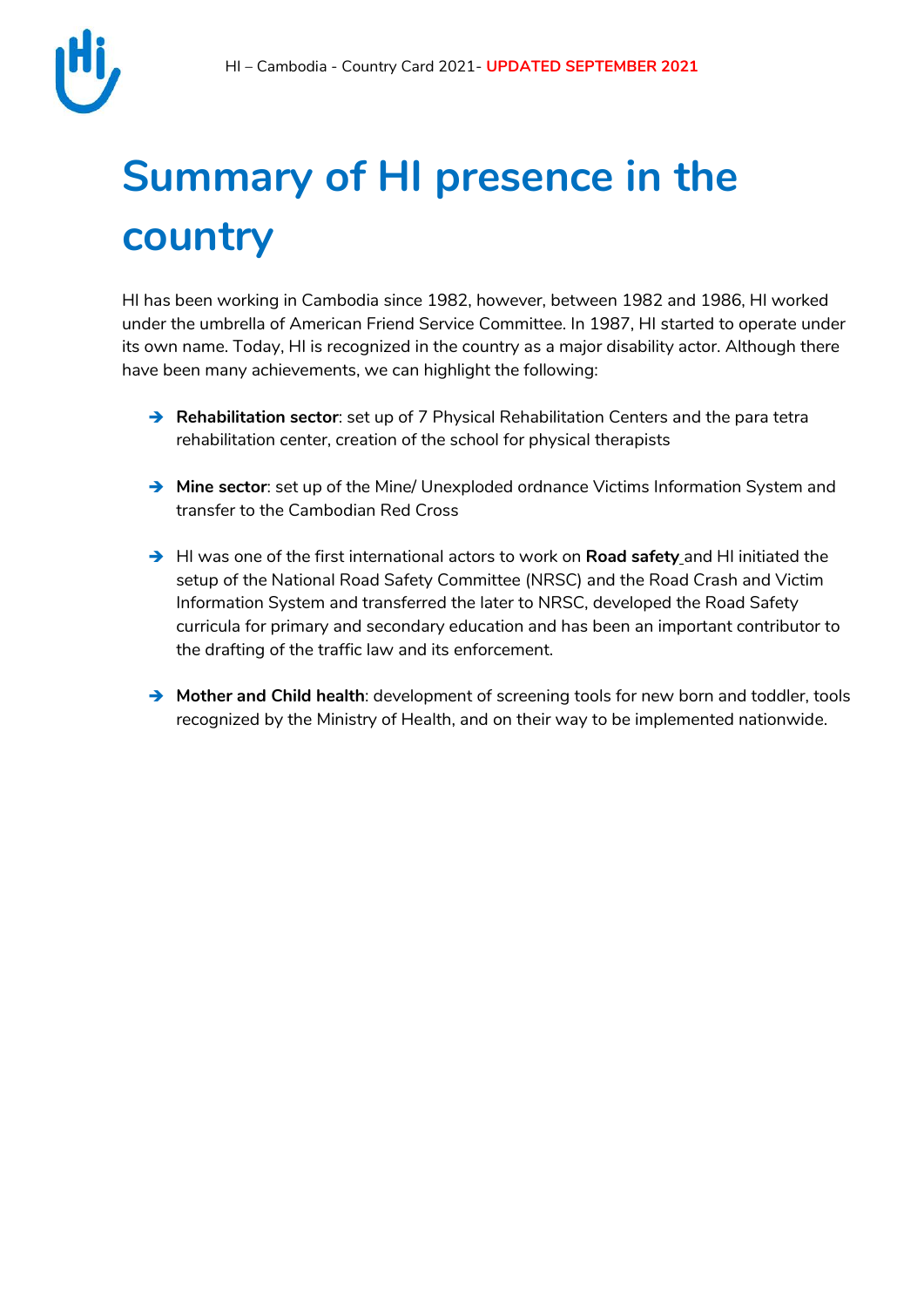

## **Overview on ongoing projects**

Sectors of services where HI conducts projects and focus on beneficiaries and operational partnerships

| <b>Project title and</b><br>Main sector(s)<br>of intervention | <b>Objective of</b><br>project in the<br>sector                 | <b>Main activities</b>                                                                                                                                                                                                                                                                                                                           | <b>Beneficiaries</b>                                                                                                    | <b>Final</b><br><b>Beneficiaries</b>                                                                                                                                                                     | Partner(s)                                                                                                | <b>Location</b>                                                                                | Dates of<br>beginning and<br>end of the<br>project and<br><b>Donors</b>                                                                     |
|---------------------------------------------------------------|-----------------------------------------------------------------|--------------------------------------------------------------------------------------------------------------------------------------------------------------------------------------------------------------------------------------------------------------------------------------------------------------------------------------------------|-------------------------------------------------------------------------------------------------------------------------|----------------------------------------------------------------------------------------------------------------------------------------------------------------------------------------------------------|-----------------------------------------------------------------------------------------------------------|------------------------------------------------------------------------------------------------|---------------------------------------------------------------------------------------------------------------------------------------------|
| <b>Rehabilitation</b>                                         | Increased<br>access to<br>quality<br>rehabilitation<br>services | Modelization of the Kampong Cham<br><b>Physical Rehabilitation Center</b><br>(PRC) management procedures<br>Provide quality rehabilitation services,<br>including remote rehabilitation<br>services<br>Development of innovative tools<br>Support to the sector<br>Collaboration with HI Vietnam for the<br>improvement of the Open rehab<br>App | 20 mental health<br>professionals<br>27 PRC staff<br>27 rehab sector<br>stakeholders<br>10 DPO members<br>2 Focal users | Mixed beneficiaries.<br>due to the holistic<br>approach<br>11,000 people with<br>physical<br>impairments<br>7 530 Adults with<br>disabilities<br>2800 Children and<br>youth with<br>disabilities ( $6 -$ | PWDF/<br>MoSVY,<br>Louvain<br>Dévelop.,<br><b>TPO</b><br>Professional<br>associations<br>(CPTA,<br>KhAPO) | <b>Kampong Cham</b><br>and Tbaung<br><b>Khmum</b><br><b>Provinces</b><br><b>National Level</b> | Ongoing project<br>since 1982.<br>Funded by<br><b>MAELUX (AC5)</b><br>(end 2022)<br>DFAT through<br><b>ACCESS</b> (end<br>2022<br>Big donor |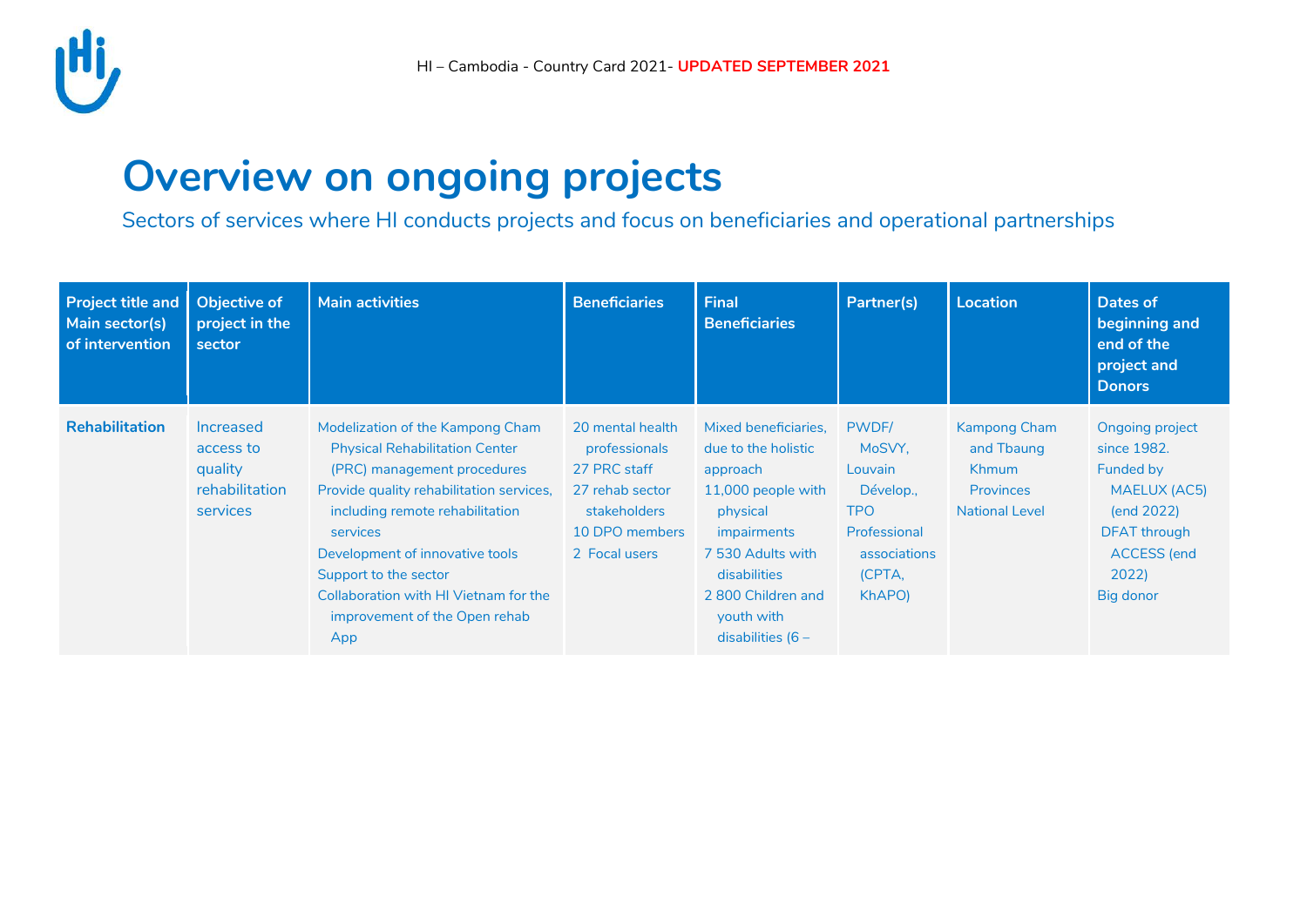

| <b>Prevention &amp;</b><br><b>Health</b><br>Mother and<br>children Project<br>(MCH)            | Increased<br>access to<br>health services<br>especially<br>early detection<br>and early<br>intervention<br>for children<br>with<br>disabilities                                                                       | Roll out the screening tools in the<br><b>Health facilities</b><br>Training of health care professionals<br>Screening of children (0-5 years)                                                                                                    | 168 health<br>professionals<br>15 TWG<br>members<br>2 DAC staff                                                                                                                                                               | 17 years)<br>930 Young children<br>with disabilities<br>$(0 - 5$ years) | MoH;<br>University of<br><b>Health</b><br><b>Science</b>                                                                                                    | <b>Kampong Cham</b><br>province<br><b>Tbaung Khmum</b><br><b>Provinces</b><br><b>National Level</b> | Ongoing project<br>since 2006.<br>Funded by<br><b>MAELUX (AC5)</b><br>(end 2022) |
|------------------------------------------------------------------------------------------------|-----------------------------------------------------------------------------------------------------------------------------------------------------------------------------------------------------------------------|--------------------------------------------------------------------------------------------------------------------------------------------------------------------------------------------------------------------------------------------------|-------------------------------------------------------------------------------------------------------------------------------------------------------------------------------------------------------------------------------|-------------------------------------------------------------------------|-------------------------------------------------------------------------------------------------------------------------------------------------------------|-----------------------------------------------------------------------------------------------------|----------------------------------------------------------------------------------|
| Socio-<br>economic<br>inclusion<br>Livelihood/<br><b>Inclusive Local</b><br><b>Development</b> | Improved<br>collaboration<br>between sub-<br>national<br>administration,<br>service<br>providers and<br>civil society<br>allowing an<br>increase<br>access to<br>(livelihood)<br>services for<br>vulnerable<br>people | Support the integration of the needs<br>of the most vulnerable citizens in<br>the Commune Investments plans,<br>Support to civil Society and Service<br>Providers for service delivery<br>Food distribution to the most<br>vulnerable households | 38 staff of service<br>providers and<br>communes<br>1,548 family<br>members of<br>people with<br>disabilities<br>Service providers<br>from civil<br>society.<br><b>Social</b><br>Accountability<br>Framework<br>stakeholders. |                                                                         | Kampong<br>Cham DPO:<br><b>Thaung</b><br>Khmum<br><b>District</b><br>federation;<br>Commune<br>councils;<br>Provincial<br>vocational<br>training<br>centers | <b>Kampong Cham</b><br>province<br><b>Tbaung Khmum</b><br>Province                                  | Project started in<br>2016,<br>Funded by<br><b>MAELUX (AC5)</b><br>(end 2022)    |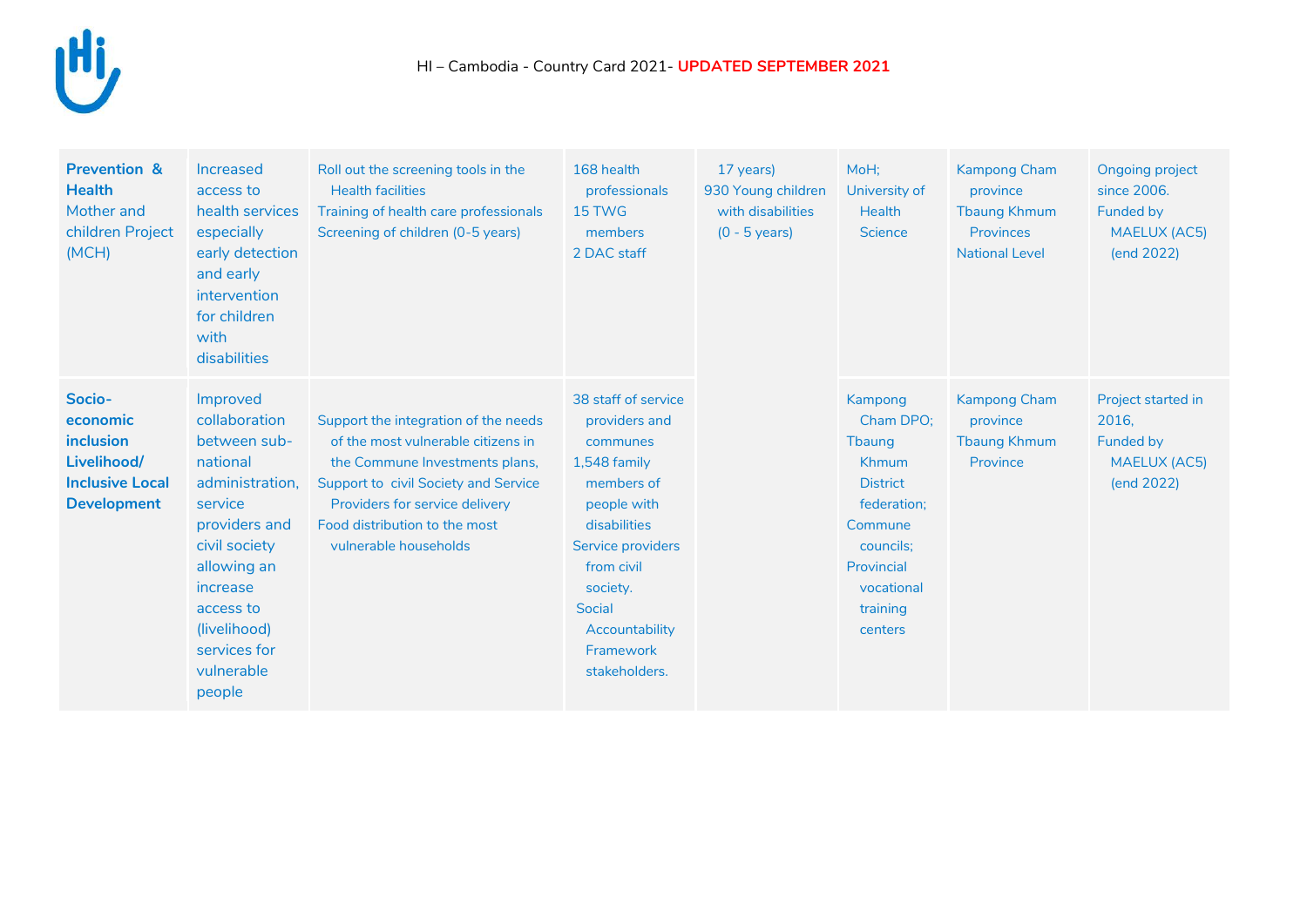

| <b>Accessibility</b><br>project                                                                                     | <b>DAC</b> capacities<br>to advocate for<br>and efficiently<br>accompany the<br>implementation<br>of the National<br>Accessibility<br><b>Guidelines are</b><br>strengthened                                          | Organise national workshops to<br>present accessibility toolkits<br>Guide the master trainers in the<br>implementation of the technical<br>standards on physical accessibility<br>Promote the accessibility in<br>transportation                                                                                                                                        | 15 DAC staff from<br><b>Phnom Penh</b><br>21 master trainers<br>from provincial<br><b>DAC</b> branches                                                                             | Approximatively<br>1 500 000 people<br>with disabilities                                                                                               | <b>Disability</b><br><b>Action</b><br><b>Council-SG</b><br>$(DAC-SG)$ | 11 intervention<br>provinces<br><b>National level</b>          | Project started in<br>2019, funded until<br>end 2022<br><b>Funded by DFAT</b><br>through ACCESS<br><b>Asia Foundation</b>       |
|---------------------------------------------------------------------------------------------------------------------|----------------------------------------------------------------------------------------------------------------------------------------------------------------------------------------------------------------------|-------------------------------------------------------------------------------------------------------------------------------------------------------------------------------------------------------------------------------------------------------------------------------------------------------------------------------------------------------------------------|------------------------------------------------------------------------------------------------------------------------------------------------------------------------------------|--------------------------------------------------------------------------------------------------------------------------------------------------------|-----------------------------------------------------------------------|----------------------------------------------------------------|---------------------------------------------------------------------------------------------------------------------------------|
| <b>Armed</b><br><b>Violence</b><br><b>Reduction</b><br><b>Demining</b><br><b>DARM-CSHD</b><br>Phase 1<br><b>HMA</b> | To secure a<br>competent and<br>effective<br>Cambodian not-<br>for-profit<br>clearance<br>organization<br>able to deal with<br>the long term<br><b>Explosive</b><br>Ordnance<br>residual<br>contamination<br>threat. | <b>Capacities Building of</b><br>Cambodia Self-Help Demining<br>(CSHD)<br>Development of CSHD 5 year<br>strategy<br>Development of a Long-Term Risk<br>Management protocol<br>Mine clearance, battle area clearance<br>and land release for communities<br><b>EOD Spot Task</b><br><b>Internal Quality Assurance / Quality</b><br>Control (QA/QC) on CSHD<br>operations | A minimum of 15<br>deminers<br>12 EOD team<br>members,<br>At least 4 senior<br>management<br>staff<br>4 support staff<br>Approximately<br>projected 500<br>direct<br>beneficiaries | An estimate<br>number of<br>12,372<br>inhabitants will<br>benefit from safer<br>access to their<br>environment and<br>improved access<br>to resources. | Cambodian<br>Self Help<br>Demining<br>(CSHD)                          | <b>Districts in Siem</b><br>Reap and Kampong<br>Thom provinces | Beginning:<br>01/02/2021 end<br>31/01/2022.<br>Potentially it is a 5<br>year project, with<br>yearly proposals<br>Donor: PM/WRA |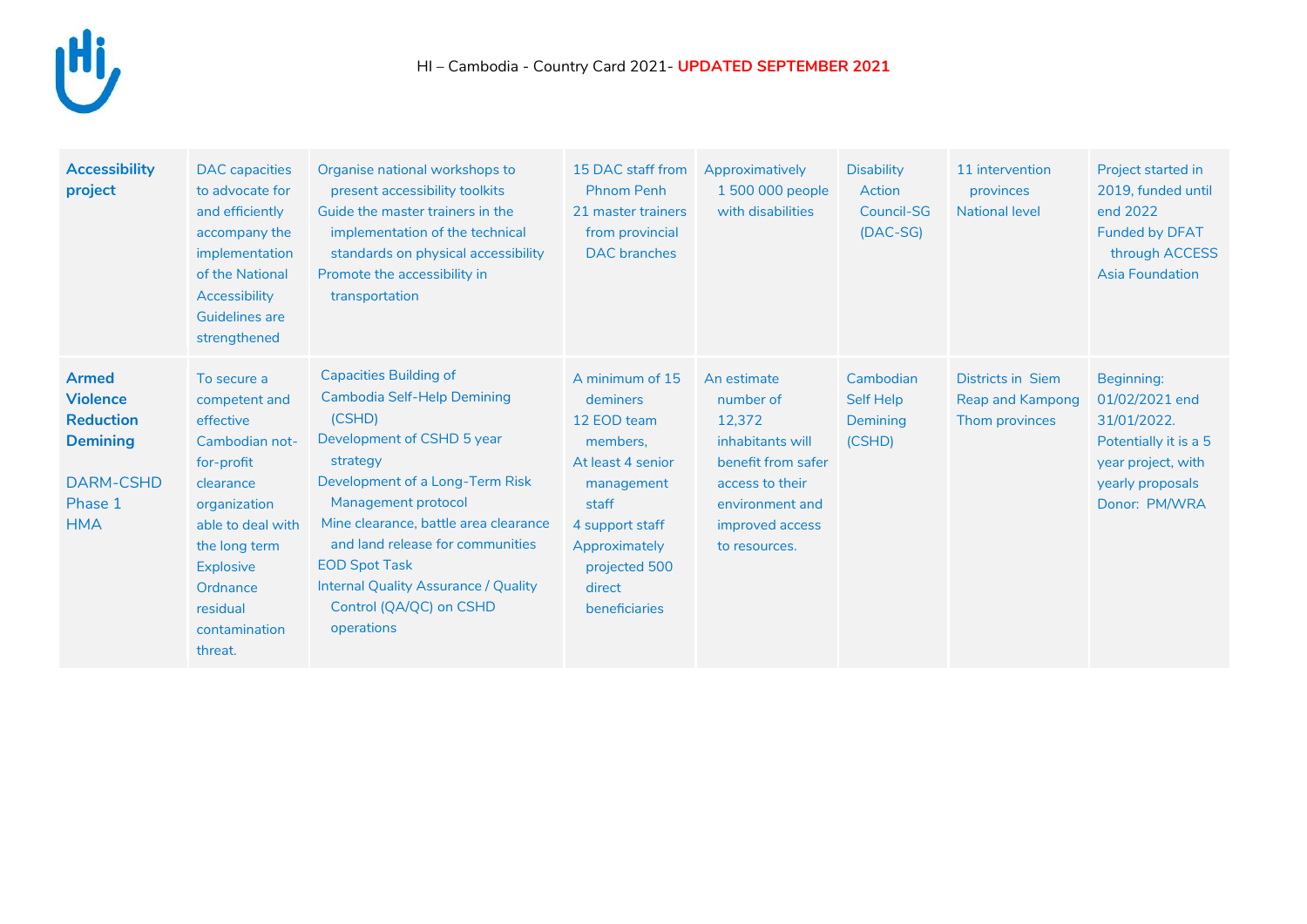

| <b>Road Safety</b><br><b>Disability</b><br>research | <b>Estimated Road</b><br>Crash generated<br><b>Disability from</b><br>the hospital and<br>medical data                                      | Data collection in hospitals in<br>Cambodia                                                                                                                                                                                                                                                                                                                                                                                          |  | 2 hospitals in<br>Phnom Penh, but<br>victims come from<br>all over the country | Start: Nov 2020<br>End: Dec 2021 (but<br>extension will be<br>requested until Jul<br>2022<br><b>Donor World Bank</b> |
|-----------------------------------------------------|---------------------------------------------------------------------------------------------------------------------------------------------|--------------------------------------------------------------------------------------------------------------------------------------------------------------------------------------------------------------------------------------------------------------------------------------------------------------------------------------------------------------------------------------------------------------------------------------|--|--------------------------------------------------------------------------------|----------------------------------------------------------------------------------------------------------------------|
| <b>Disability</b><br>assessment                     | Conducting an<br>accessibility<br>assessment and<br><b>Policy Dialogue</b><br>about the<br>transportation<br>system in<br><b>Phnom Penh</b> | Inclusion assessment of the bus<br>donation strategy<br>Identify the main existing and planned<br>public transport systems in Phnom<br>Penh<br>Mapping of the current living areas of<br>persons with disabilities and the<br>poorest communities in Phnom<br>Penh<br>Identify and perform the needed<br>Journey Access Tool (JAT)<br>Assessments<br>Organize and facilitate a Policy<br>Dialogue workshop<br>Develop a Policy Brief |  | <b>Phnom Penh</b>                                                              | Start: Sept 2021<br>End: April 2022<br>Donor: Asia<br>Foundation                                                     |